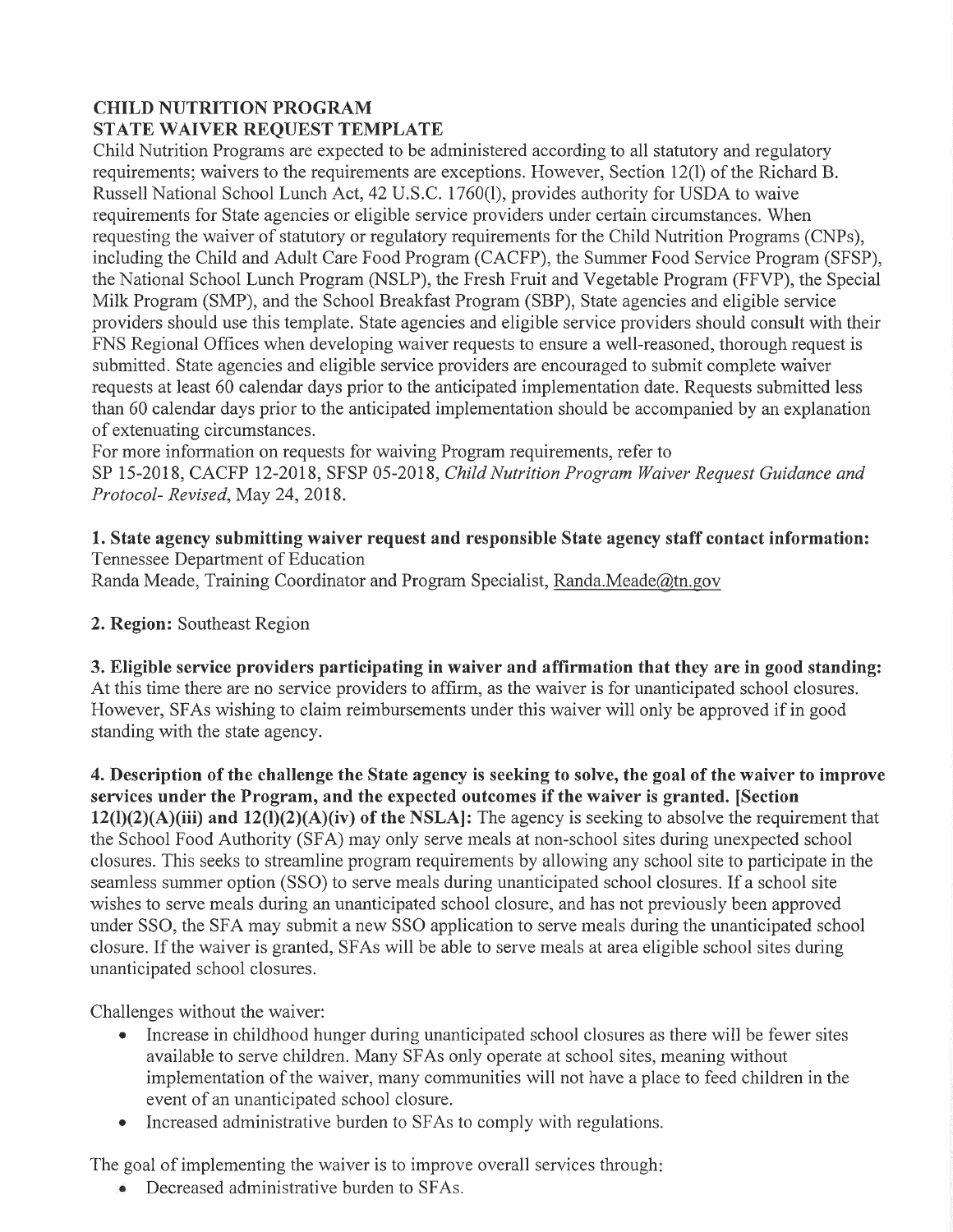- Allowing meals to be served at school sites during unanticipated school closures to meet the needs of communities and maximize program participation.
- Maintained SFA and site participation.

Expected outcomes of the wavier:

Continue to allow SFAs to serve meals at school and non-school sites during unanticipated school closures and help ensure children do not experience a lapse in food security.

5. Specific Program requirements to be waived (include statutory and regulatory citations).

[Section 12(I)(2)(A)(i) of the NSLA]: Section 13(c)(1) of the NSLA (42 U.S.C. 1761(c)(1) requires that meals served to children not in school during an unanticipated closure may only be reimbursed by FNS if the meals were served at non-school sites.

6. Detailed description of alternative procedures and anticipated impact on Program operations, including technology, State systems, and monitoring: Alternative procedures are already in place and will continue if the waiver is not granted. Meals cannot be currently served at school sites during unanticipated school closures. The state agency will continue to follow previously published guidance from FNS including, but not limited to, FNS Policy Memo: SP 55-2016, CACFP-2016, SFSP 18-2016 Meal Service during Unanticipated School and Day Closures.

The online application system currently utilized to approve SSO applications has an option for SFAs to select that the site will be used to serve meals during unanticipated school closures. The application for summer feeding sites also contains information regarding area eligibility; this will provide assurance that the area eligibility requirements are upheld during unanticipated schools closures. Therefore, no new technology will be required to implement this waiver if granted. If the waiver is implemented, the following data will be collected: number of SFAs utilizing the waiver, number of school sites that serve meals during unanticipated school closures, number of meals served at each site under the waiver, and total meals served by each SFA under the waiver.

Monitoring will be completed by state agency; each SFA implementing the waiver at school sites will be monitored a minimum of one time per school year when weather conditions permit. If an SFA is operating more than one site under the waiver, not all sites will be required to be monitored. State agency monitoring will be accomplished by site visits and a checklist will be utilized to assure proper procedures are being followed. Results of the monitoring checklist will be documented within the online application system.

If the waiver is not granted, program operations will be impacted by limiting the number of SFAs that have the capacity to serve meals during unanticipated school closures as some SFAs only serve meals at school sites. Not granting the waiver may ultimately decrease the number of meals served to children which will increase food insecurity and childhood hunger. Furthermore, SFAs will have to modify their unanticipated school closure and emergency plans without waiver implementation.

7. Description of any steps the State has taken to address regulatory barriers at the State level. [Section  $12(I)(2)(A)(ii)$  of the NSLA]: Prior to rescission of this specific waiver, the state had allowed meals to be served at school sites during an unanticipated school closure. The rescission creates regulatory barriers that would otherwise not be in place and cannot be improved without a waiver from USDA.

8. Anticipated challenges State or eligible service providers may face with the waiver implementation: There are no anticipated challenges to service providers with implementation of the waiver. The implementation of the waiver will alleviate potential challenges when school is closed